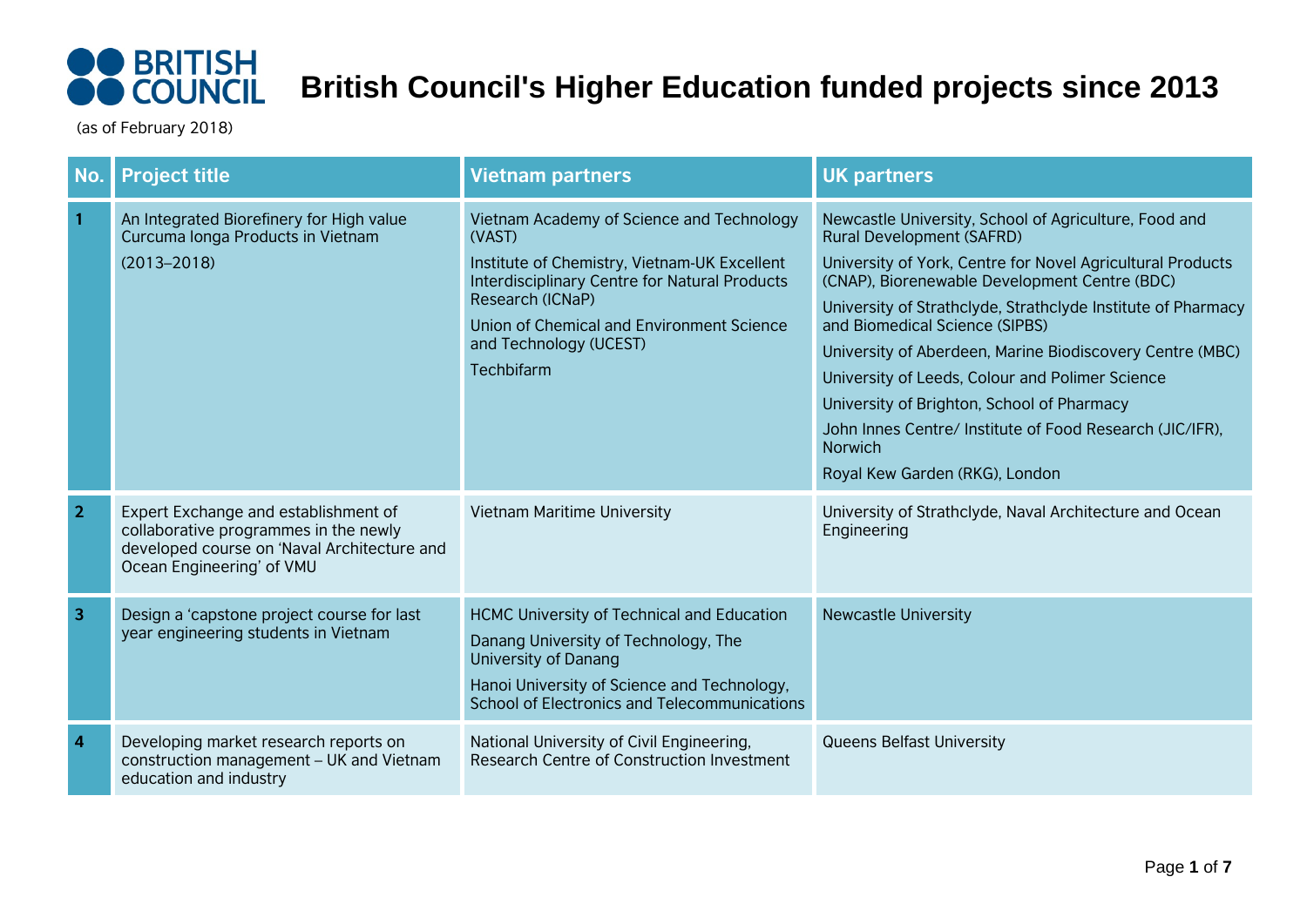### **British Council's Higher Education funded projects since 2013**

| No.              | <b>Project title</b>                                                                                                                                                                                                                                                  | <b>Vietnam partners</b>                                                                                                                                                                                                                                                                                                                                                                                                                                                            | <b>UK partners</b>                                                                    |
|------------------|-----------------------------------------------------------------------------------------------------------------------------------------------------------------------------------------------------------------------------------------------------------------------|------------------------------------------------------------------------------------------------------------------------------------------------------------------------------------------------------------------------------------------------------------------------------------------------------------------------------------------------------------------------------------------------------------------------------------------------------------------------------------|---------------------------------------------------------------------------------------|
| $5\phantom{1}$   | ICT for sustaining and renovating logistics<br>services in Vietnam, a UK-Vietnam research<br>partnership                                                                                                                                                              | University of Engineering and Technology,<br>Vietnam National University, Hanoi<br>Ho Chi Minh City University of Transport (UT-<br>HCMC)<br>Nippon Express Vietnam Co., Ltd (NE)                                                                                                                                                                                                                                                                                                  | Liverpool John Moores University<br><b>AIMES Grid Services CIC (AIMES)</b>            |
| $6\phantom{1}6$  | Self-Powered Multimedia Wireless System: An<br><b>Application to Smart Cities</b>                                                                                                                                                                                     | Duy Tan University                                                                                                                                                                                                                                                                                                                                                                                                                                                                 | <b>Queens Belfast University</b>                                                      |
| $\overline{7}$   | Development of high-efficiency<br>Electrochemical Water Treatment and Metal<br>Recycling for industry in ASEAN region                                                                                                                                                 | Hanoi University of Science and Technology,<br><b>School of Chemical Engineering</b>                                                                                                                                                                                                                                                                                                                                                                                               | Newcastle University, School of Chemical Engineering and<br><b>Advanced Materials</b> |
| $\boldsymbol{8}$ | For the sustainable development of high<br>quality, multi-disciplinary education (advanced<br>programs teaching in English) in Architecture<br>and Planning, Construction, Transportation<br>and Environment sectors to meet the UK<br>industry's intellectual skills | National University of Civil Engineering<br>Department of Technical Infrastructure,<br>Ministry of Construction<br>Vietnam National Architecture Institute (VIAI)<br>Department of State Assessment of<br>Construction work quality (SACQI)<br>Vietnam Water Supply and Sewerage<br><b>Association (VWSA)</b><br>Association of Cities of Vietnam (ACVN)<br>Vietnam Federation of Civil Engineering<br>Association<br>Institute of Science and Environmental<br>Engineering (IESE) | Loughborough University<br><b>Queens Belfast University</b>                           |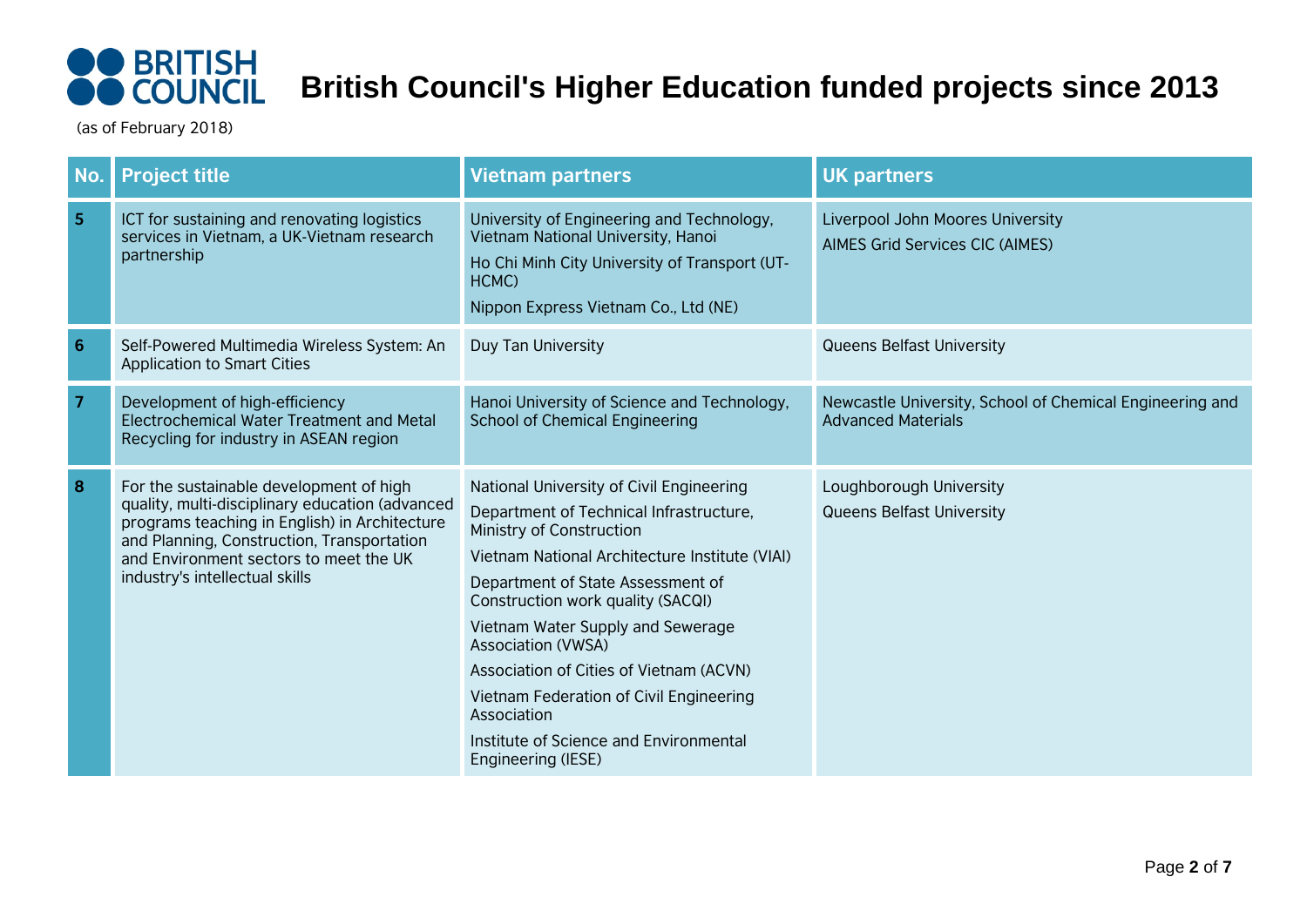# **British Council's Higher Education funded projects since 2013**

| No. | <b>Project title</b>                                                                                                                                | <b>Vietnam partners</b>                                                                                                                        | <b>UK partners</b>                                        |
|-----|-----------------------------------------------------------------------------------------------------------------------------------------------------|------------------------------------------------------------------------------------------------------------------------------------------------|-----------------------------------------------------------|
| 9   | Internationalising higher education in<br>Vietnam: building high quality research and<br>teaching through sustainable strategic<br>leadership       | University of Education, Vietnam National<br>University Hanoi<br>University of Education, The University of<br>Danang                          | University of Hull                                        |
| 10  | An evaluation on the business curriculum in<br>the UK and Vietnam and its impact on<br><b>Advanced Management Accounting</b>                        | University of Economics, The University of<br>Danang                                                                                           | <b>Aston University</b>                                   |
| 11  | The socio-economic impacts of coastal<br>tourism: lessons from Halong Bay                                                                           | University of Social Sciences and Humanities,<br>Vietnam National University Hanoi                                                             | University of Kent, Kent Business School                  |
| 12  | Creating a prospective high-tech start-up<br>culture in Danang - the VN-UK Hi-tech<br><b>Business Hotspot</b>                                       | Vietnam UK Institute of Research and<br>Executive Education, The University of Danang<br>Danang Hi-tech Park, Management Park<br><b>DATADC</b> | <b>Aston University</b>                                   |
| 13  | Setting up an Entrepreneurship Hub at VN-UK<br>IREE to develop hightech start-ups in Vietnam<br>using best practices and experiences from<br>the UK | Vietnam UK Institute of Research and<br>Executive Education, The University of Danang<br>Danang Hi-tech Park Management Park                   | <b>Aston University</b><br><b>Birmingham Science Park</b> |
| 14  | Improvement of research and educational<br>capacity in geo-spatial modelling,<br>Geographical Information System (GIS) and<br>remote sensing        | Hanoi Mining and Geology University                                                                                                            | University of Southampton                                 |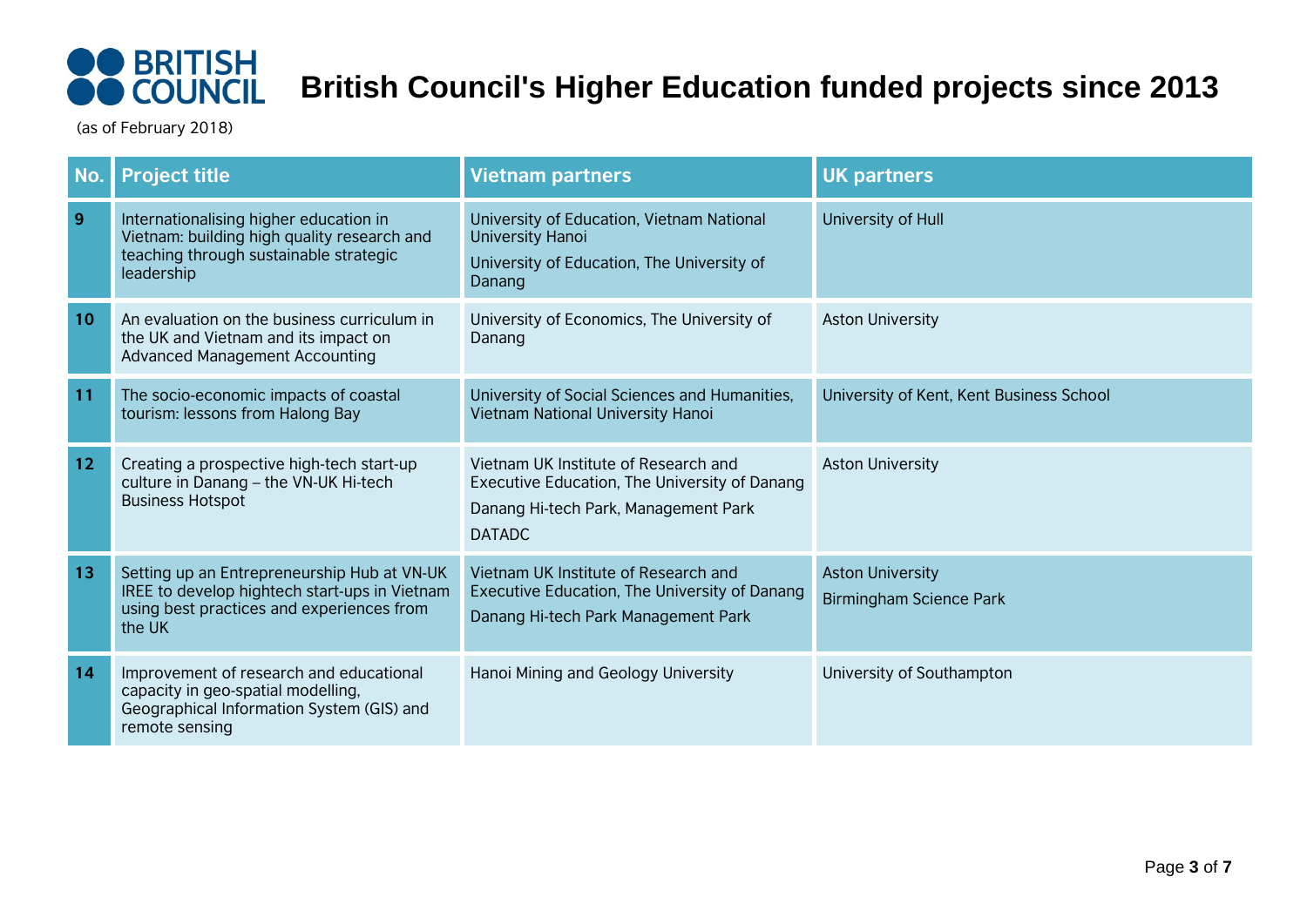# **British Council's Higher Education funded projects since 2013**

| No. | <b>Project title</b>                                                                                                                                                                                                                                                                                                              | <b>Vietnam partners</b>                                                                                                                                    | <b>UK partners</b>                                                |
|-----|-----------------------------------------------------------------------------------------------------------------------------------------------------------------------------------------------------------------------------------------------------------------------------------------------------------------------------------|------------------------------------------------------------------------------------------------------------------------------------------------------------|-------------------------------------------------------------------|
| 15  | Number of benefits for higher education and<br>the teaching of employment discrimination<br>law<br>Kings' at VNU-Law - Enhancing our Research,<br>Teaching and Impact                                                                                                                                                             | School of Law, Vietnam National University                                                                                                                 | Kings College, The University of London                           |
| 16  | INT-TEL - Internationalising HE pedagogy and<br>curricula through UK-Vietnam collaboration<br>on CPD programmes for HE teachers<br>informed by technology-enhanced learning                                                                                                                                                       | HCMC University of Transport (UT-HCMC)                                                                                                                     | Kingston University London                                        |
| 17  | Capacity building through professional<br>development and collaborative research to<br>enable educational reform implementation in<br>Vietnam                                                                                                                                                                                     | University of Education, Vietnam National<br>University Hanoi<br>Vietnam Institute of Educational Sciences<br>(VNIES)                                      | University of Glasgow, Robert Owen Centre, School of<br>Education |
| 18  | Improving employability outcomes through<br>student-centred approaches to learning<br>A collaborative approach to the development<br>of academic effectiveness through student<br>centred approaches in respect of teaching,<br>learning and leadership, and the consequent<br>impact upon student outcomes and<br>employability. | Nguyen Tat Thanh University                                                                                                                                | <b>Birmingham City University</b>                                 |
| 19  | Sharing best practice in University<br>governance and developing quality assurance<br>procedures for research degrees                                                                                                                                                                                                             | Vietnam UK Institute of Research and<br>Executive Education, The University of Danang<br>Department of Quality Assurance (QA), The<br>University of Danang | <b>Aston University</b>                                           |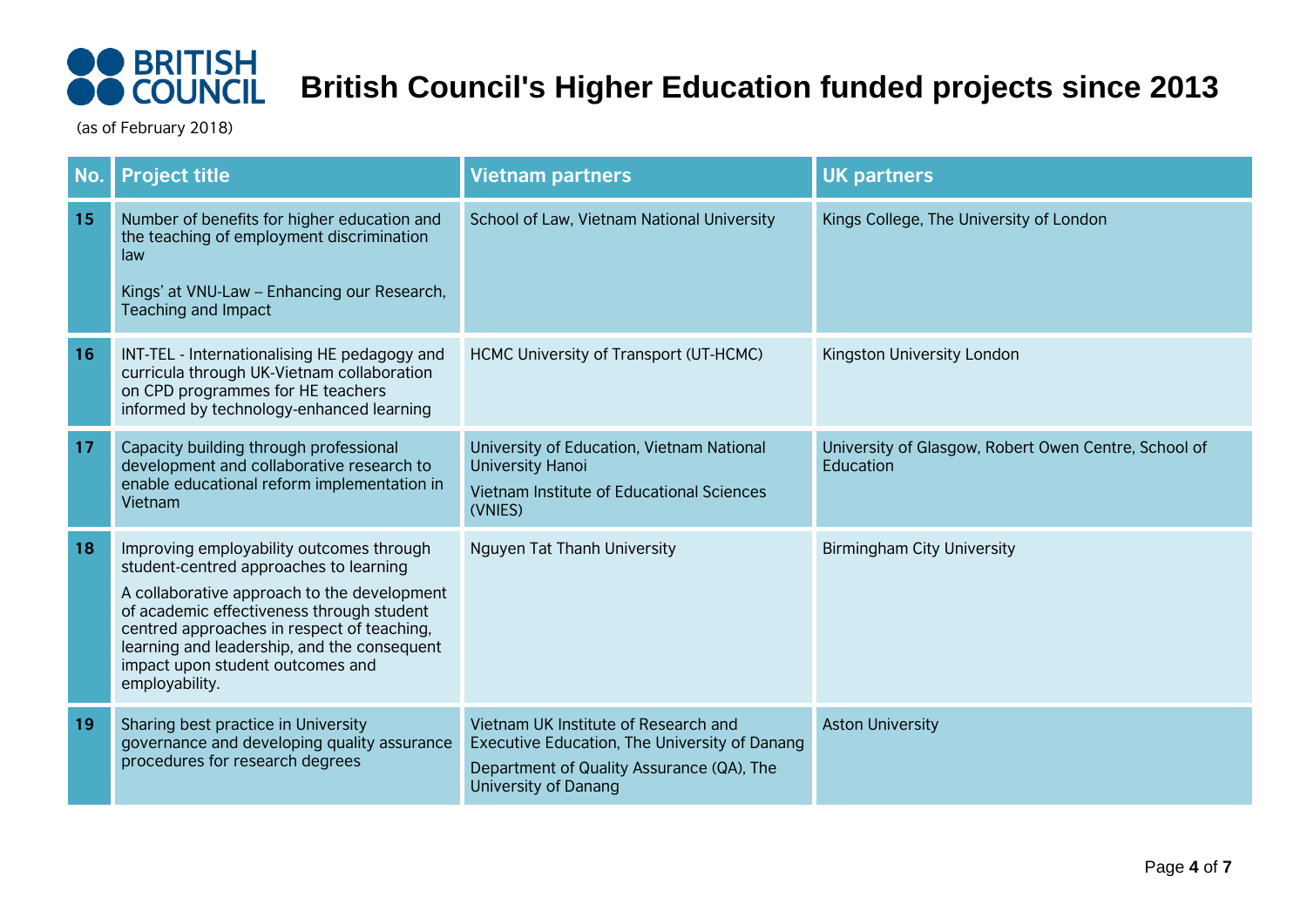# **British Council's Higher Education funded projects since 2013**

| No. | Project title                                                                                                                                                                | <b>Vietnam partners</b>                                                                                                                                                                                                                                                                                                                                                                                                                                                                                                                                                                                                                                                                                                                                                                                                                    | <b>UK partners</b>                                                                                                |
|-----|------------------------------------------------------------------------------------------------------------------------------------------------------------------------------|--------------------------------------------------------------------------------------------------------------------------------------------------------------------------------------------------------------------------------------------------------------------------------------------------------------------------------------------------------------------------------------------------------------------------------------------------------------------------------------------------------------------------------------------------------------------------------------------------------------------------------------------------------------------------------------------------------------------------------------------------------------------------------------------------------------------------------------------|-------------------------------------------------------------------------------------------------------------------|
| 20  | Enhancements of High-Quality Human<br>Resources and Employability for Vietnam in<br>design and development of high-values added<br>products, Innovation and Entrepreneurship | International Training Institute for Materials<br>Science (ITIMS), Hanoi University of Science<br>and Technology (HUST)<br>Saigon Hi-Tech Park<br>International University, National University Ho<br>Chi Minh City<br>Hung Yen University of Technology and<br>Education<br>Le Quy Don Technical University<br>Thuy Loi University<br><b>Nha Trang University</b><br>Advanced Industry and Education Equipment<br>DongTam Engineering<br>Bach Tung Mechanices Co., LTD<br>Vietnam National University Hanoi<br>HCM University of Medicine and Pharmacy,<br><b>University Hospital</b><br>Military Central Hospital 108<br>Fostering Innovation through Research,<br>Science and Technology (FIRST)<br>National Technology Innovation Fund, Ministry<br>of Science and Technology (NATIF)<br>3C Machinery Co., LTD<br>Khoa Thuong Co., LTD | University of Greenwich (UK)<br>Cardiff University (UK)<br>Newcastle University (UK)<br>University of Oxford (UK) |
| 21  | A study of the governing boards in Vietnam<br><b>Higher Education Institutions</b>                                                                                           | Vietnam UK Institute of Research and<br>Executive Education, The University of Danang                                                                                                                                                                                                                                                                                                                                                                                                                                                                                                                                                                                                                                                                                                                                                      | University of Southampton<br><b>University of Essex</b>                                                           |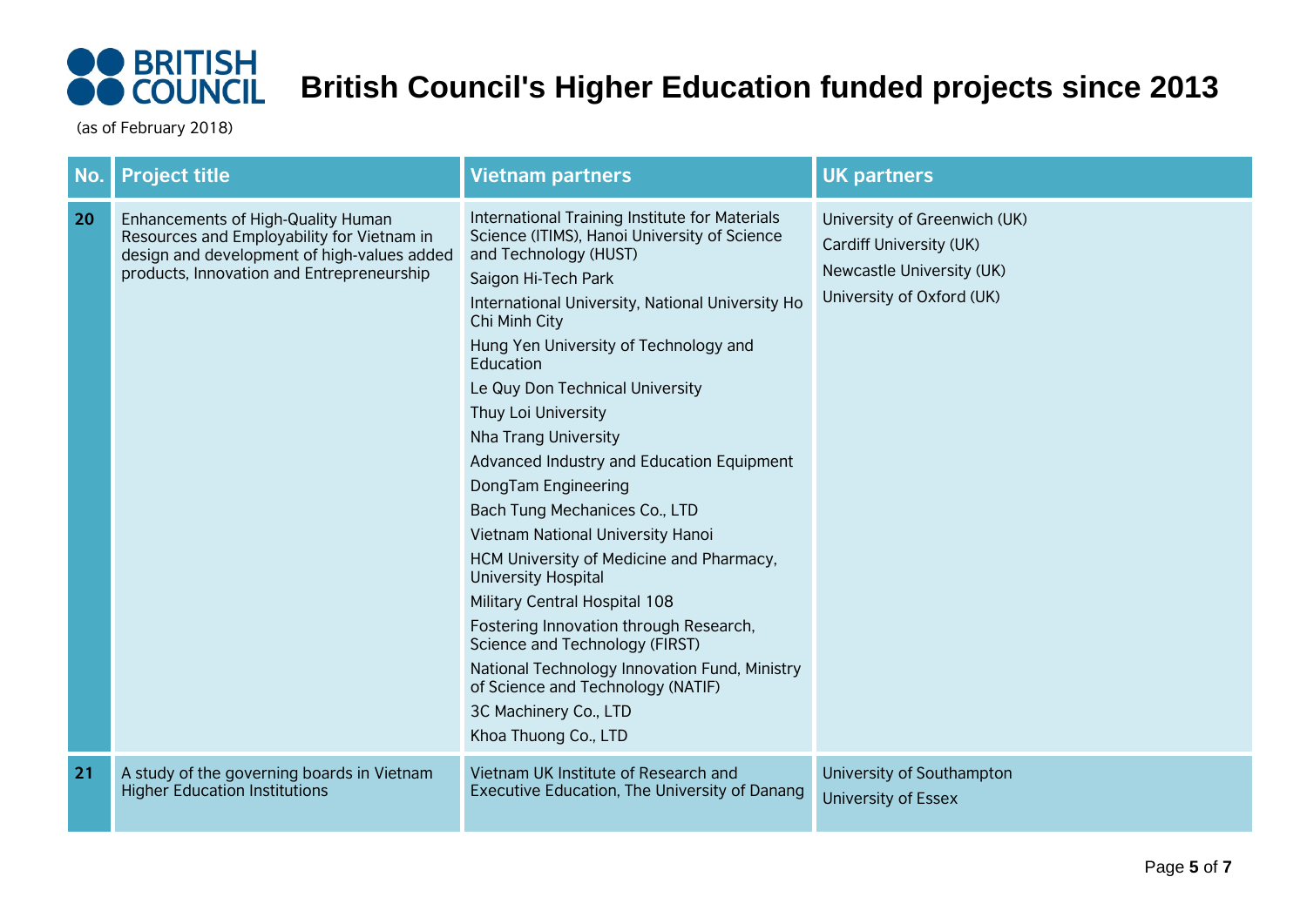# **British Council's Higher Education funded projects since 2013**

| No. | <b>Project title</b>                                                                                                                                                                                                                                   | <b>Vietnam partners</b>                                                                                                                                                         | <b>UK partners</b>                |
|-----|--------------------------------------------------------------------------------------------------------------------------------------------------------------------------------------------------------------------------------------------------------|---------------------------------------------------------------------------------------------------------------------------------------------------------------------------------|-----------------------------------|
| 22  | Internationalising Education for Greater<br>Employability: Developing a Dual Degree<br>between the University of Nottingham and<br>Vietnam National University in Hanoi                                                                                | University of Social Sciences and Humanities,<br>Vietnam National University in Hanoi                                                                                           | University of Nottingham          |
| 23  | The development of a sustainable partnership<br>to facilitate the development of evidence<br>based generalist, specialist and advanced<br>nursing practice.                                                                                            | Nam Dinh University of Nursing<br>Hanoi Medical University<br>University Medical Centre, Ho Chi Minh City<br>University of Medicine and Pharmacy                                | <b>Birmingham City University</b> |
| 24  | Laying the right building blocks to achieve the<br>effectiveness and sustainability of university<br>governance                                                                                                                                        | University of Economics, The University of<br>Danang                                                                                                                            | <b>Heriot Watt University</b>     |
| 25  | A comparative study of Quality Assurance<br>Processes for Higher Education: UK and<br>Vietnam                                                                                                                                                          | Vietnam - UK Institute for Research and<br>Executive Education, The University of Danang                                                                                        | University of Southampton         |
| 26  | A collaborative approach to the development<br>of academic effectiveness through student<br>centred approaches in respect of teaching,<br>learning and leadership, and the consequent<br>impact upon student outcomes and<br>employability (Phase two) | Ho Chi Minh City of University of Education<br><b>Nguyen Tat Thanh University</b><br>University of Education, Vietnam National<br>University Hanoi                              | <b>Birmingham City University</b> |
| 27  | Building capacity of Vietnam schools to<br>implement fundamental and comprehensive<br>reforms: Designing and piloting interventions<br>through professional development (Phase<br>two)                                                                 | University of Education, HCMC<br>College of Education, Hue University<br>University of Social Sciences and Humanities,<br><b>VNU HCMC</b><br>Quang Tri Teacher Training College | University of Glasgow             |